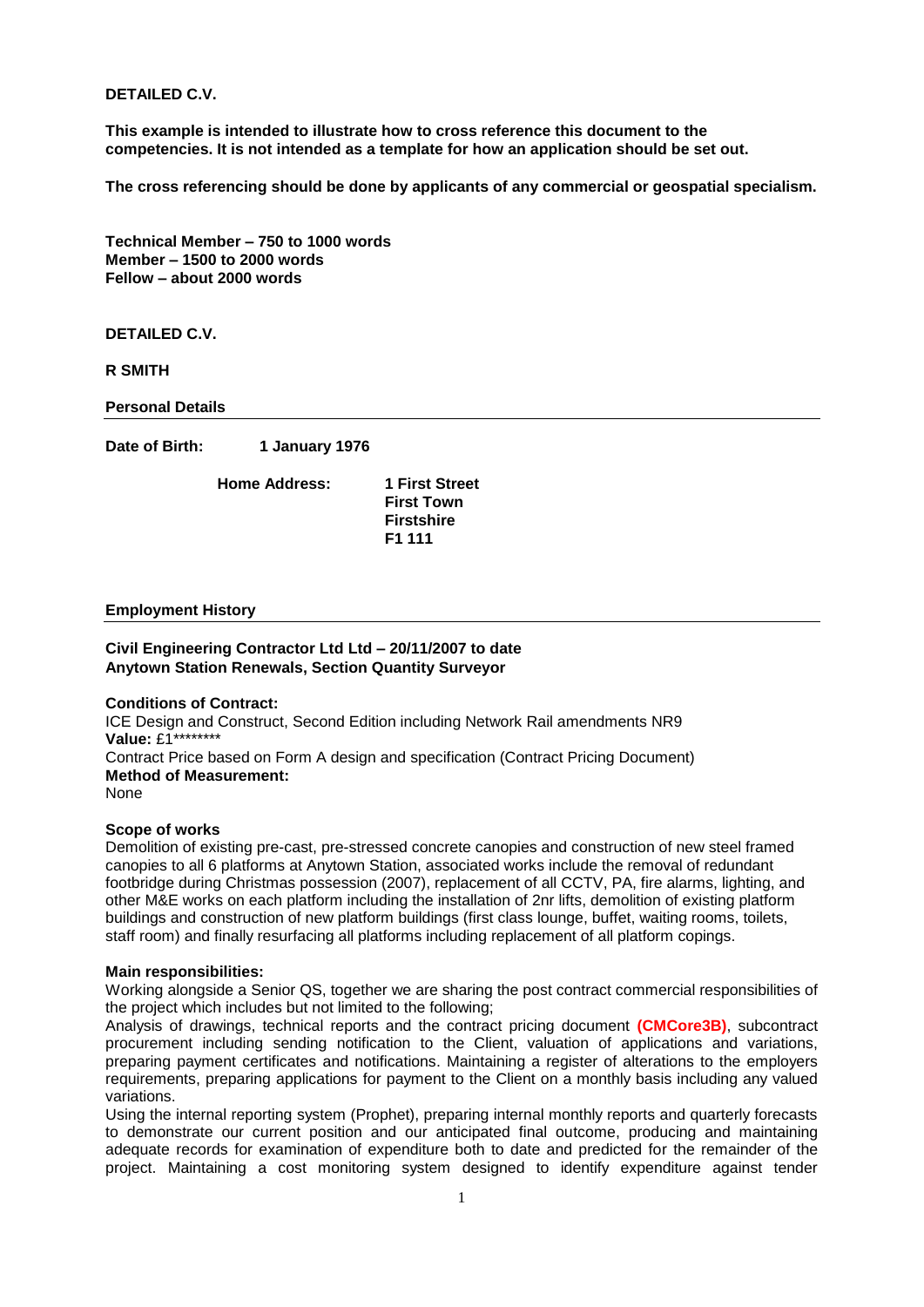# **Civil Engineering Contractors Ltd – 01/01/2006 to 19/11/2007 GSM-R & FTN Scheme, Intermediate Quantity Surveyor / Section Quantity Surveyor**

**Conditions of Contract:**  ICE  $6<sup>th</sup>$ , including  $*$  Rail Special Conditions RT3 (Framework) **Value:** £10.4m Schedule of Rates **Method of Measurement:** None

## **Scope of Works**

Fixed Telecom Network Cable installation (FTN), GSM-R base construction, telecom mast's installation and REB installation along various routes. A price is agreed per route which is based on a schedule of rates as per the framework agreement. \* Rail upon agreement of price issued what is known as a "Works Order Contract Agreement" (individual contract) for that particular route.

## **Main responsibilities:**

The main duties for the post involved, pricing of the Works using the schedule of rates **(CMCore3C)** (scope of works, survey and design including specifications provided by the Client) negotiating and agreeing this with the Client including any new rates **(CMQS4D)**, specific to that particular scope of works, prior to issue of the Works Order. Preparing subcontract enquiries and subsequent contract documents for approval by Senior QS, Checking subcontractor applications for payment including the valuation of any variations, preparing/reviewing payment certificates, maintaining a register of alterations for each route, preparing applications for payment and cash spend forecast for the client, chasing payments certificates and outstanding payments, preparing fully substantiated interim and final accounts submissions for each Works Order, including any variations.

Using the internal reporting system (Prophet), preparing internal monthly reports and quarterly forecasts to demonstrate our current position and our anticipated final outcome, producing and maintaining adequate records for examination of expenditure both to date and predicted for the remainder of the project.

## **Civil Engineering Contractors Ltd – 06/01/2003 to 31/12/2005**

S Alliance North West Zone and WM Structures Programme 2000 - 2005, Alliance between \* Rail and Civil Engineering Contractors Limited.

## **Conditions of Contract:**

IChemE Green Book, including \* Rail Amendments RT24, (Alliance) **Value:** Overall project value £2\*\*m plus**, (**Schemes personally involved value in the region of £\*\*m) Cost Reimbursable / Target Cost Method of Measurement:

## **Scope of Works:**

Network Rail had a programme of works comprising of a number of projects to maintain renew and enhance the railway within the North West Zone and associated modernisation of the West Coast Mainline Route

The Alliance carried out planned maintenance works and emergency maintenance works within the North West Zone. Which comprised of but was not limited to bridge reconstructions, bridge major maintenance, brickwork and masonry repairs, steelwork repairs within tunnels, maintenance and general repair of sea defences, line speed gauging, drainage works, embankment stabilisation, fencing and minor works items in accordance with the requirements of the Authority to maintain, renew and enhance the railway within the North West Zone and associated modernisation of the West Coast Mainline.

Projects worked on varied from small repetitive embankment stabilisation schemes valued at less than £5\*\*k which were carried out by the Alliance on a cost reimbursable basis, through to the larger unique projects such as the F922 First Town and Second Town Tunnels - Slab Track System (sleepers set in concrete, which had a contract value of £\*\*\*m and was based on a target cost. This scheme involved the replacement of the tracks and all associated works within the two tunnels (approx 700m) with a fixed